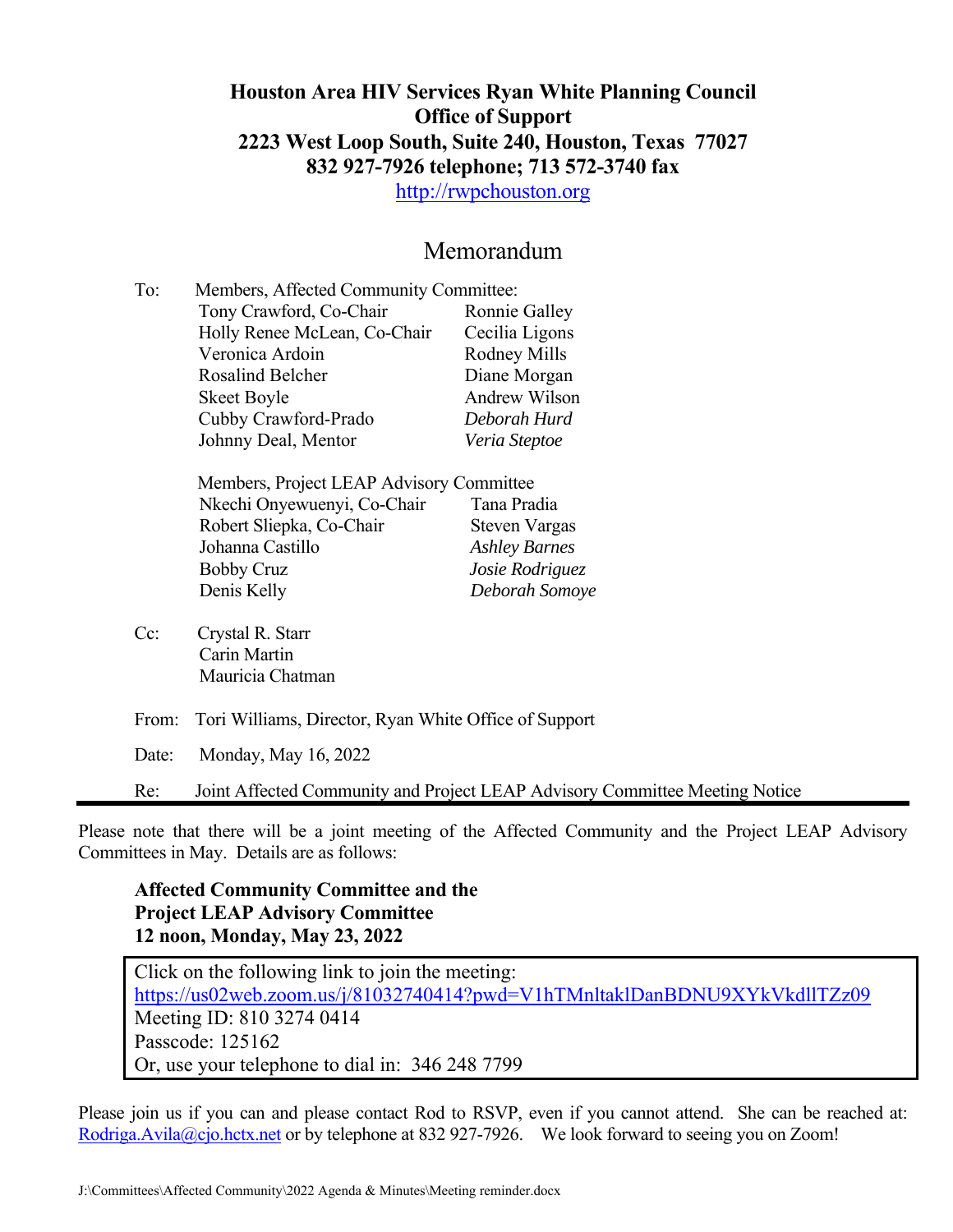#### **Houston Area HIV Services Ryan White Planning Council**

**JOINT MEETING OF THE Affected Community Committee and the Project LEAP Advisory Committee**  12 noon, Monday, May 23, 2022

Join us via Zoom, please do not come to the office in person.

https://us02web.zoom.us/j/81032740414?pwd=V1hTMnltaklDanBDNU9XYkVkdllTZz09

Meeting ID: 810 3274 0414 Passcode: 125162

Or, use your telephone to dial in: 346 248 7799

#### **AGENDA**

- -
	- B. Announce who will be chairing the meeting
	- C. Moment of Reflection
	- D. Adoption of the Agenda
	- E. Approve the Minutes

#### II. Public Comment

(NOTE: If you wish to speak during the Public Comment portion of the meeting, please sign up on the clipboard at the front of the room. No one is required to give his or her name or HIV status. All meetings are audio taped by the Office of Support for use in creating the meeting minutes. The audiotape and the minutes are public record. If you state your name or HIV status it will be on public record. If you would like your health status known, but do not wish to state your name, you can simply say: "I am a living person with HIV", before stating your opinion. If you represent an organization, please state that you are representing an agency and give the name of the organization. If you work for an organization, but are representing yourself, please state that you are attending as an individual and not as an agency representative. Individuals can also submit written comments to a member of the staff who would be happy to read the comments on behalf of the individual at this point in the meeting.)

| III.        | 2021 Project LEAP<br>Evaluation<br>A.<br>Β.<br><b>Budget</b>                                                                                                                                                             | Robert Sliepka and<br>Nkechi Onyewuenyi,<br>Co-Chairs<br>Mackenzie Hudson<br>Tori Williams |
|-------------|--------------------------------------------------------------------------------------------------------------------------------------------------------------------------------------------------------------------------|--------------------------------------------------------------------------------------------|
| IV.         | 2022 Project LEAP<br>Role of the Advisory Committee<br>A.<br>2022 Class Timeline: $July - Nov.$<br><b>B.</b><br>2022 Proyecto VIDA Timeline: June – Sept<br>$\mathbf{C}$ .<br>2022 Project LEAP Service Definition<br>D. | Tori Williams                                                                              |
| V.          | 2022 Project LEAP Student Recruitment<br><b>Student Selection Criteria</b><br>A.<br><b>B.</b><br>Recruitment Strategies & Contests<br><b>Application Forms</b><br>$\mathcal{C}$ .                                        | Tori Williams                                                                              |
| VI.<br>VII. | Announcements<br>Adjourn                                                                                                                                                                                                 |                                                                                            |

I. Call to Order Tony Crawford and Tony Crawford and Tony Crawford and Tony Crawford and Tony Crawford and Tony Crawford and Tony Crawford and Tony Crawford and Tony Crawford and Tony Crawford and Tony Crawford and Tony Cr A. Welcome Holly R. McLean, Co-Chairs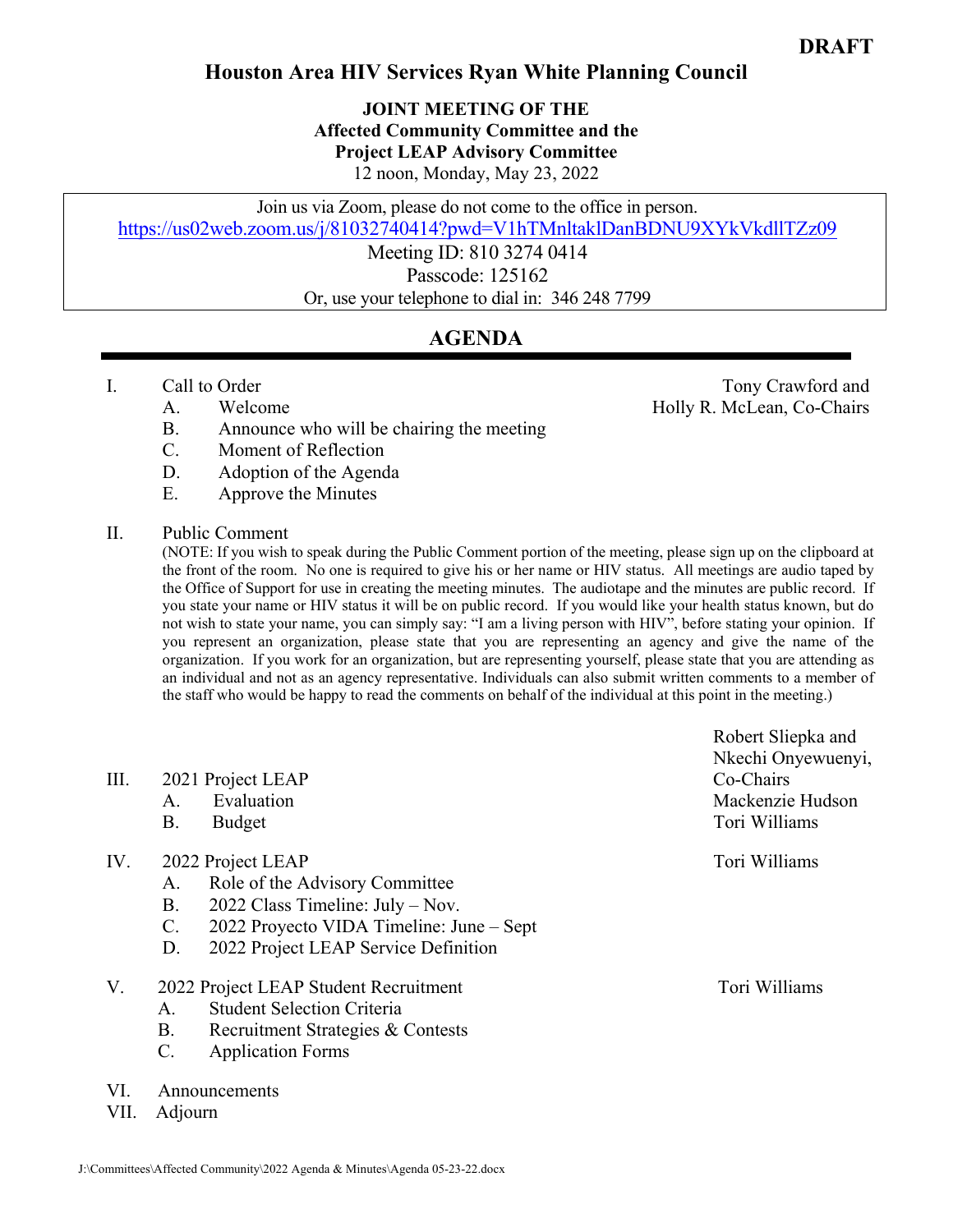#### Project LEAP 2022

#### **ADVISORY COMMITTEE**

**Membership:** Members of the Project LEAP Advisory Committee will include members of the Ryan White Planning Council, Houston Prevention Planning Group (CPG) and Project LEAP alumni.

**Purpose:** The Committee is responsible for:

- Assisting in curriculum development.
- Providing input into criteria for selecting Project LEAP participants.
- Helping with the development of a recruitment strategy.
- If the agency finds it difficult to find individuals that meet the criteria for participation in the Project, assisting with student recruitment.
- Reviewing the final report for the Project in order to highlight the successes and  $\bullet$ brainstorm/problem solve around issues identified in the report. The results of the review will be sent to the Ryan White Operations Committee and the next Advisory Panel.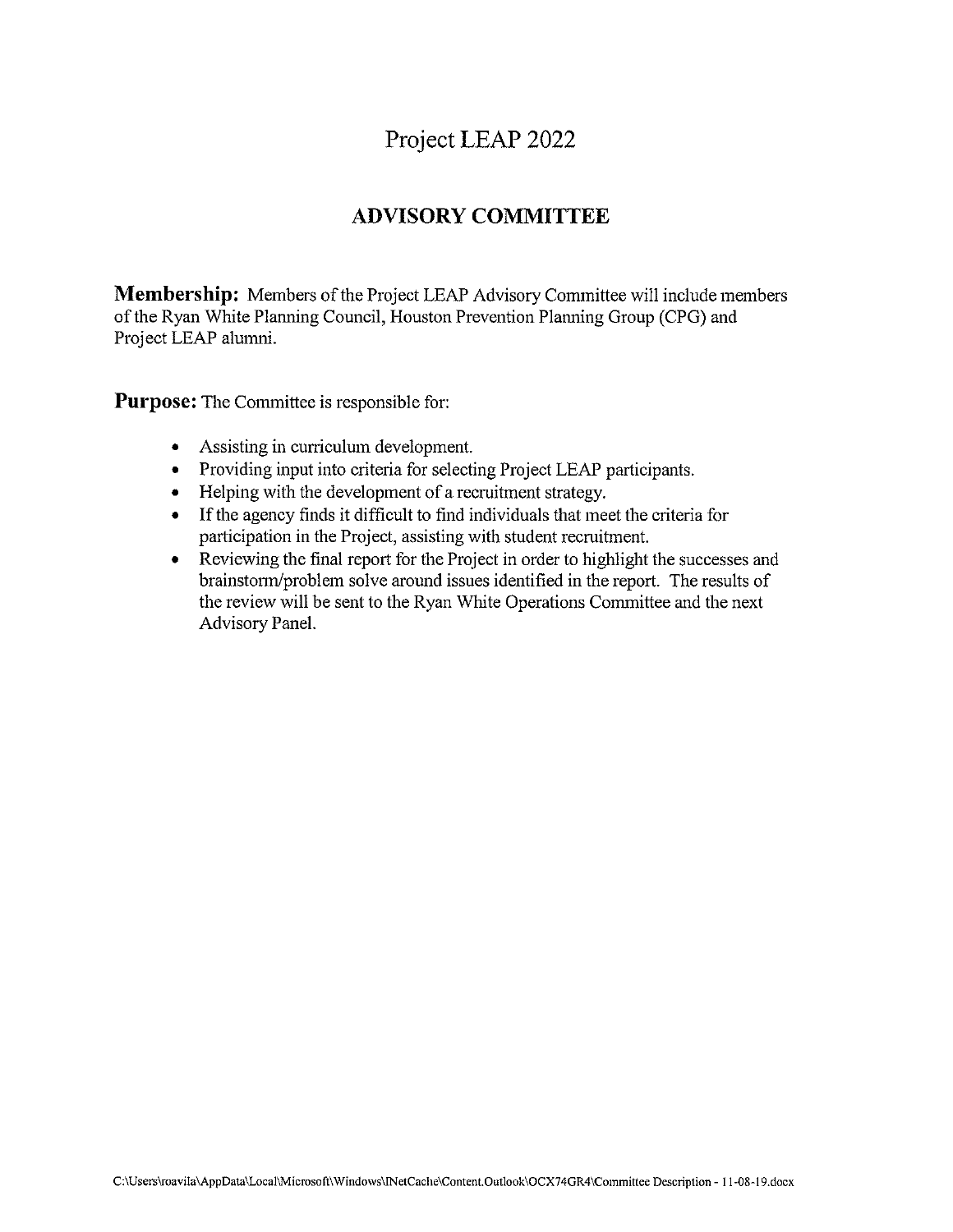#### **DRAFT**

#### **Houston Area HIV Services Ryan White Planning Council**

**Affected Community Committee Meeting** 1:30 pm, Monday, February 21, 2022

**Meeting Location: Zoom teleconference** 

#### **MINUTES**

| <b>MEMBERS PRESENT</b>       | <b>MEMBERS ABSENT</b>  | <b>OTHERS PRESENT</b>            |
|------------------------------|------------------------|----------------------------------|
| Tony Crawford, Co-Chair      | Diane Morgan           | Mauricia Chatman, RWGA           |
| Holly Renee McLean, Co-Chair | Cubby Crawford-Prado   |                                  |
| Veronica Ardoin              | Veria Steptoe, excused |                                  |
| Rosalind Belcher             | Andrew Wilson          | Office of Support                |
| Ardry "Skeet" Boyle          |                        | Tori Williams, Director          |
| Johnny Deal, Mentor          |                        | Rod Avila, Assistant Coordinator |
| Ronnie Galley                |                        |                                  |
| Cecilia Ligons               |                        |                                  |
| Rodney Mills                 |                        |                                  |
| Deborah Hurd                 |                        |                                  |

Call to Order: Holly McLean called the meeting to order at 1:37 p.m. McLean invited committee members to introduce themselves, and then asked for a moment of reflection

**Adoption of the Agenda: Motion #1**: it was moved and seconded (Ligons, Deal) to adopt the agenda with the following addition: under New Business, item F. Access to Medication. Motion carried unanimously.

**Approval of the Minutes: Motion #2**: it was moved and seconded (Deal, Boyle) to approve the November 15, 2021 minutes. Motion carried. Abstentions: Ligons, Belcher, Hurd, Ardoin, Mills.

Nuts and Bolts, Conflict of Interests, Petty Cash: Williams reviewed the attached documents: Nuts and Bolts for New Members, Conflict of Interest, and a memorandum regarding End of Year Petty Cash Procedures.

Open Meetings Act Training: Williams explained that all members are required to view the 60-minute Texas Open Meetings Act video. This is a once in a lifetime requirement, so most members have already turned in the required certificate.

2022 Monthly Meeting Date and Time: Committee members discussed the start time of the committee times. Motion #3: it was moved and seconded (Deal, Ligons) to update meeting time and date to 12 noon on the second Monday after Council meeets. Motion carried unanimously

**Public Comment: None.** 

**New Business Purpose of the Council, Public Hearings & Health Fairs:** Committee members reviewed and took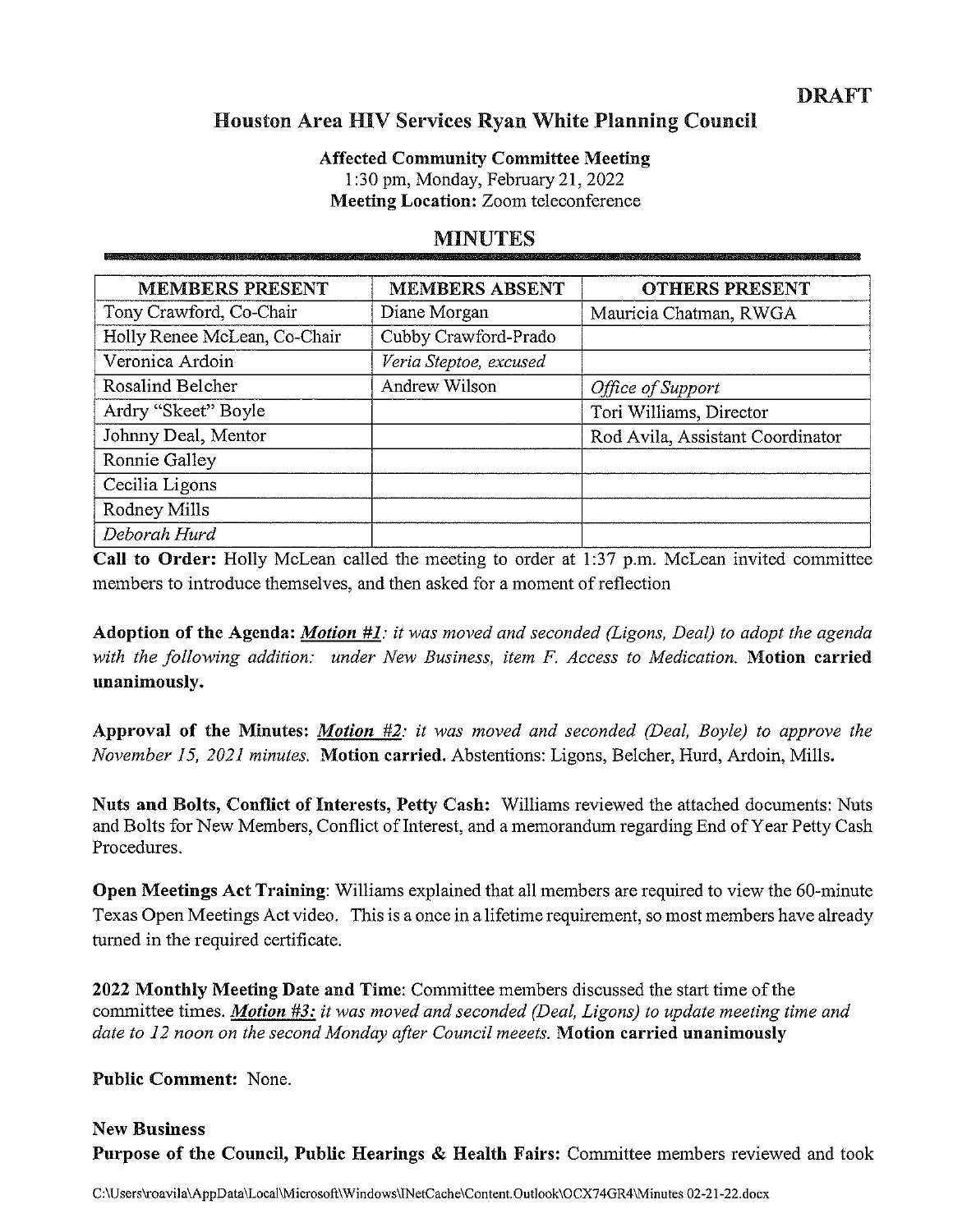turns reading aloud: Purpose of the Council, Public Hearings, and Health Fairs; see attached power point slides

**Purpose of Committee:** Committee members reviewed and took turns reading aloud from the attached document which gives a description of the roles and responsibilities of the Affected Community Committee.

2022 Committee Projects, Committee Meeting Dates and the 2022 Critical Timeline: Williams reviewed the attached list of committee meeting dates and the Timeline of Critical 2022 Council Activities. Since agencies are not hosting health fairs and other events because of COVID-19, Williams encouraged committee members to use their time in 2022 to participate in workgroups and discussions such as the racial justice trainings, Quality of Life workgroup meetings, and the How To Best Meet the Need process. The Office of Support will send email reminders with instructions on how to sign up.

Adopt 2022 Committee Goals: Motion #4: it was moved and seconded (Boyle, Galley) to accept the 2022 committee goals. Motion carried unanimously.

Access to Medications and Delivery: Committee members stated that there continue to be delays on the State level in getting consumers their medication in a timely fashion. Local providers do not seem to understand that they are to use Part A Emergency Assistance funds to fill the gap. Williams encouraged members to document the issues and contact the consumer complaint line so that they can help resolve these issues.

#### **Old Business**

**Elect a Committee Vice Chair:** Johnny Deal was elected by acclamation as the 2022 Committee Vice Chair.

**Announcements:** The committee agreed that they would not meet in March or April in order to attend the March Joint meeting with the Quality Improvement Committee; the March, April and May Quality of Life workgroup meetings; and as many How To Best Meet the Need Workgroup meetings as possible so that all workgroup meetings are focused on the needs of consumers.

Adjourn: Motion #6: it was moved and seconded (Boyle, Galley) to adjourn the meeting at 2:50p.m. Motion carried unanimously.

Submitted by:

Approved by:

Tori Williams, Director

Date

Committee Chair

Date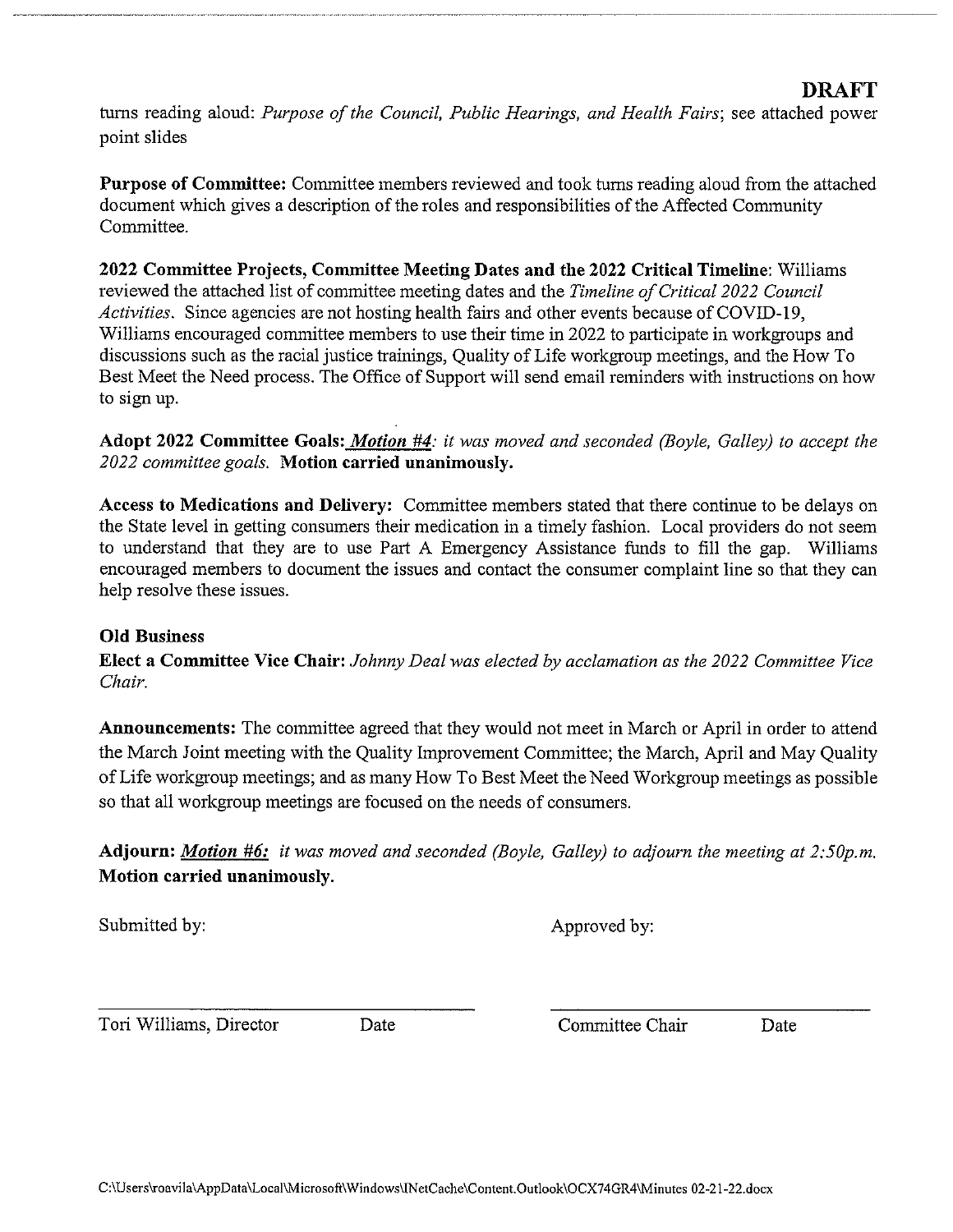#### Service Category Title: Grant Administration – 2021 Project LEAP

#### **Unit of Service Definition:**

1 unit of service  $= 1$  class hour of training to Project L.E.A.P. participants. No other costs may be billed to the contract issued for Project LEAP.

**GOAL:** Agency will increase the number and effectiveness of People Living With HIV (PLWH) and the affected community who can participate in organizations, councils and committees dealing with the allocation of public funds for HIV-related prevention and care services, through an effort known as "Project LEAP" (Learning, Empowerment, Advocacy and Participation). Enrollment should include 20 to 30 persons who are living with HIV. No more than 10 individuals are to be enrolled in the training program who are affected by HIV. The race, ethnicity and gender composition of the classes must reflect current local HIV prevalence data to the extent feasible. Agency will prioritize to enroll individuals from groups that are disproportionally affected by HIV disease, including youth and transgender persons living with HIV, in Project LEAP.

Project LEAP will increase the knowledge, participation and efficacy of PLWH and affected participants through a training program specifically developed to provide PLWH and affected persons with the knowledge and skills necessary to become active, informed, and empowered members of HIV planning bodies and other groups responsible for the assessment of HIV-related prevention and service needs in the Houston EMA/HSDA. The primary focus of training is to prepare participants to be productive members of local HIV planning bodies, with an emphasis on planning activities conducted under the auspices of the Houston Ryan White Planning Council (RWPC).

Except under unusual circumstances, such as severe weather or a public health emergency (for example an outbreak of the flu), each class provided during the term of this agreement will include graduation and at least:

- A. 44 contact hours of classroom training:
- B. 6 hours of participation in Ryan White Planning Council and/or Committee related activities; and
- C. 6 hours of participation in HIV-related community activities.

There will be no more than 2 classes at 56 hours per class. The Council-approved minimum outline for the training curriculum includes: HIV funding sources, general and specific operational procedures of HIV-related planning bodies, information regarding assessment of the needs of PLWH in the Houston EMA/HSDA, reviewing and evaluating proposals for HIV-related funding such as serving on an external review panel, organizational case studies and mentoring, presentation skills, knowledge related to accessing services, overview of HIV-related quality assurance (QA) processes and parliamentary procedure/meeting management skills.

Agency will provide reimbursement of eligible expenses to participants during the period of enrollment to reimburse these participants for out of pocket costs related to their in-person classroom participation, limited to transportation, childcare, and meals.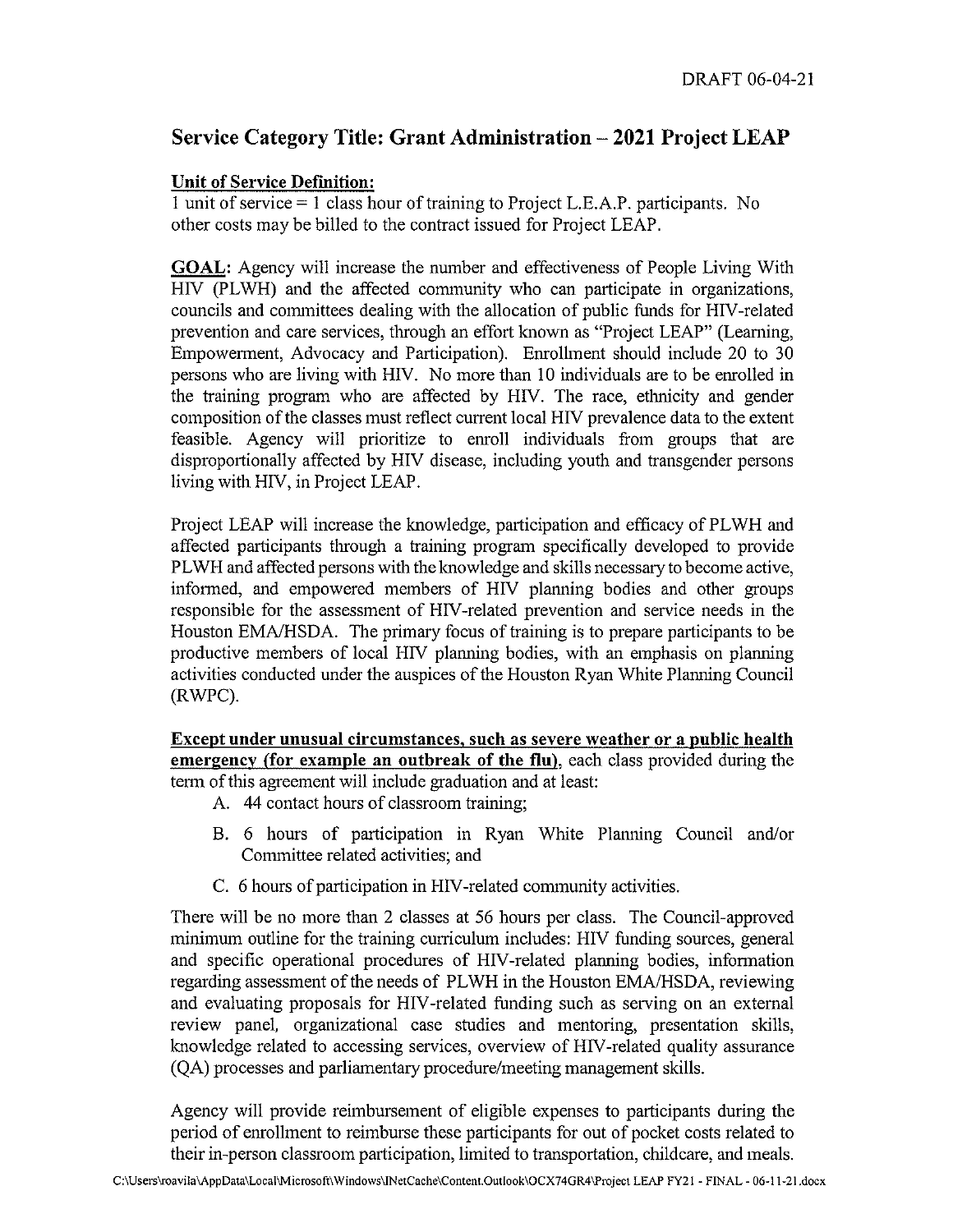Agency agrees to provide Harris County Public Health (HCPH)/Ryan White Grant Administration (RWGA) and the Houston RWPC with written reports and project summaries as requested by Harris County and in a form acceptable to Harris County. regarding the progress and outcome of the project.

Agency will provide Harris County with a written report summarizing the activities accomplished during the term of the contract within thirty calendar days after the completion of the project. If completed with a noncontract agreement, written report must be submitted at the end, or before the end, of the project calendar year.

Objective 1: Agency will identify and provide training to at least 20 persons who are living with HIV and no more than 10 affected individuals in order for them to receive the necessary skills and knowledge to participate in the decision-making process to fund and allocate public money to HIV-related services in the Houston EMA/HSDA. The following training curriculum shall be provided:

- 1. Information on PrEP and the sources and purposes of HIV service funds in the Houston EMA/HSDA;
- $2.$ The structure, functions, policies and procedures of the Houston HIV Health Services Planning Council (Ryan White Planning Council/RWPC) and the Houston HIV Prevention Community Planning Group (CPG);
- $3.$ Specific training and skills building in needs assessments, parliamentary procedures and meeting management procedures, presentation skills, reviewing and evaluating proposals for HIV-related funding such as serving on an external review panel, accessing and utilizing support resources and role models, and competence in organizational participation and conduct; and
- Specific training on HIV-related Standards of Care, quality assurance methods 4. and HRSA service category definitions.

#### Objective 2: Agency will enhance the participation of the people living with HIV and affected persons in the decision-making process by the following documented activities:

- $1<sub>1</sub>$ Establishing realistic training schedule(s) which accommodate varying health situations of those selected participants;
- Conducting a pre-training evaluation of participants to determine their  $2.$ knowledge and beliefs concerning HIV disease and understanding of HIVrelated funding processes in the Houston area. Agency must incorporate responses from this pre-training evaluation in the final design of the course curriculum to ensure that, to the extent reasonably possible, the specific training needs of the selected participants are addressed in the curriculum;
- Conducting a post-training evaluation to measure the change in participants  $3<sub>1</sub>$ knowledge and beliefs concerning HIV disease and understanding of HIVrelated funding processes in the Houston area;
- Providing reimbursement of allowable expenses to help defray costs of the  $4.$ individual's in-person participation, limited to transportation, child care, and meals; and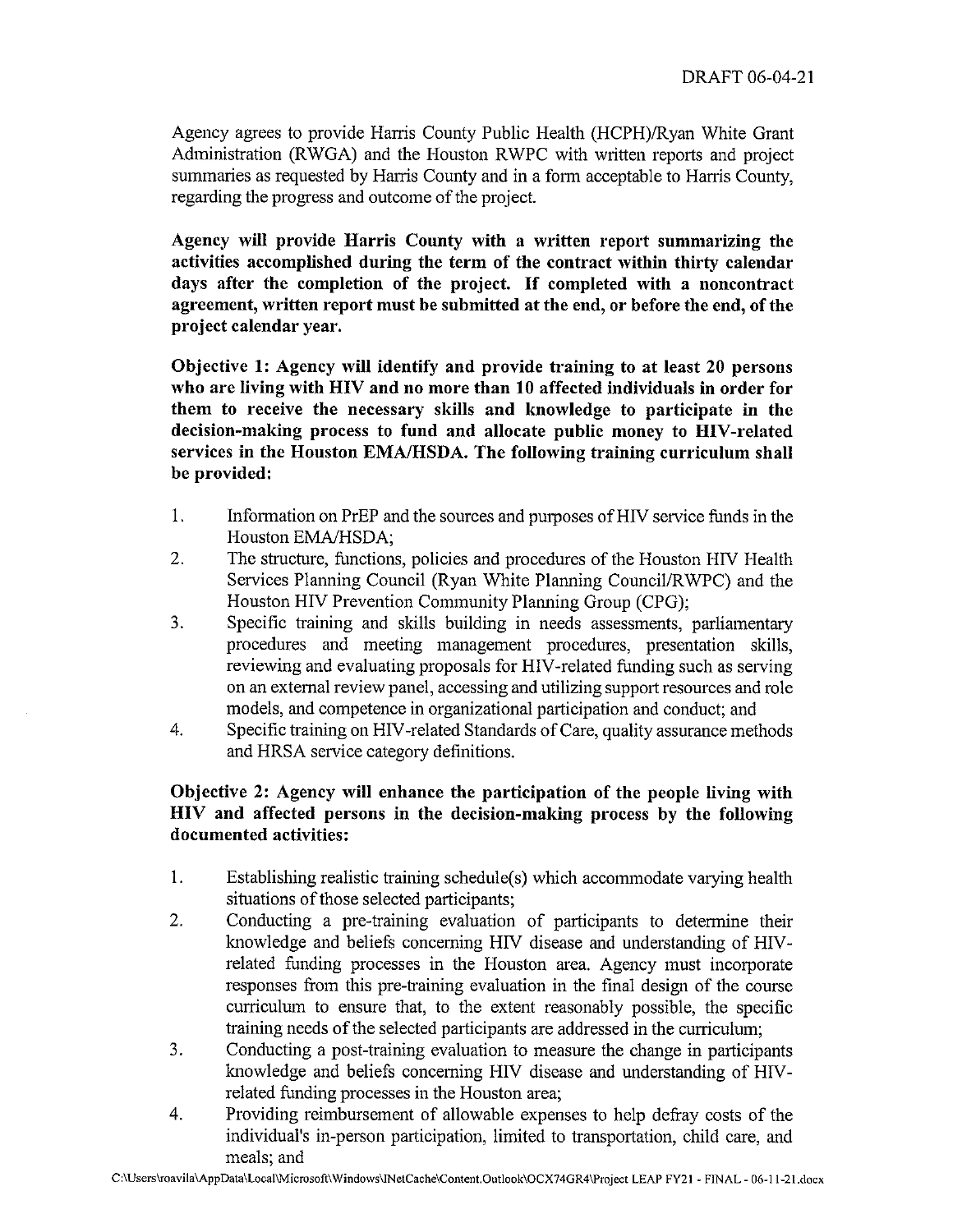5. Providing both lecture and hands-on experiential class activities to enable participants to maximize opportunities for learning, except under unusual circumstances, such as severe weather or a public health emergency when hands-on activities are not feasible.

#### Objective 3: Agency will encourage cooperation and coordination among entities responsible for administering public funds for HIV-related services by:

- 1. Involving HCPH/RWGA, The Houston Regional HIV/AIDS Resource Group (TRG) and other administrative agencies for public HIV care and prevention funds in curriculum development and training activities;
- $\overline{2}$ . Ensuring representatives from the RWPC, the Houston Community Planning Group (CPG) and Project LEAP alumni are members of the Project LEAP External Advisory Panel. The responsibility of the Project LEAP External Advisory Panel is to:
	- Assist in curriculum development;
	- Provide input into criteria for selecting Project LEAP participants;
	- Assist with the development of a recruitment strategy;
	- If the agency finds it difficult to find individuals that meet the criteria for  $\bullet$ participation in the Project, assist with student recruitment; and
	- Review the final report for the Project in order to highlight the successes and brainstorm/problem solve around issues identified in the report. The results of the review will be sent to the Ryan White Operations Committee and the next Advisory Panel.
- Collaborating with the Project LEAP External Advisory Panel during the  $3.$ initial 60 days of the Contract term. The criteria developed and utilized will, to the maximum extent possible, ensure participants selected represent the groups most affected by HIV disease, consistent with current HIV epidemiological data in the Houston EMA/HSDA, including youth (ages 18-24) and transgender persons living with HIV.

Agency will provide RWGA with the attached matrix and chart 21 and 14 days before the first class and again the day after the first class demonstrating that the criteria established by the Project LEAP External Advisory Panel was met. The matrix must be approved by RWGA 14 days before the first class.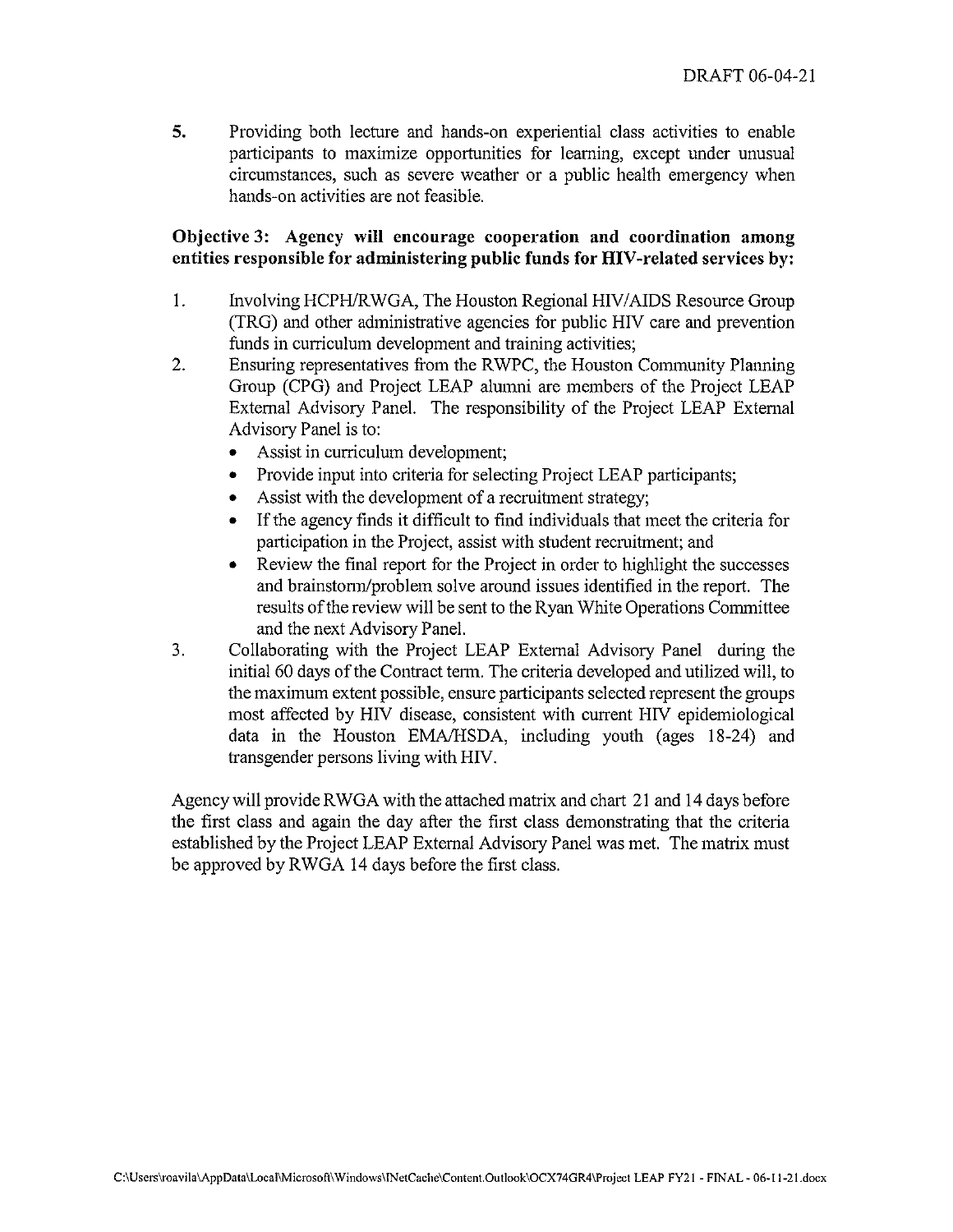## **EXAMPLES**

| Candidate | M                         | $\mathbf{F}$ | $\mathbf T$ | HIV+ | Non-<br><b>Aligned</b><br>$HIV+$ | W                         | $\mathbf{B}$ | $\bf H$ | Youth<br>Age 18 -<br>19 | Youth<br>Age 20 -<br>24 |
|-----------|---------------------------|--------------|-------------|------|----------------------------------|---------------------------|--------------|---------|-------------------------|-------------------------|
|           | $\boldsymbol{\mathrm{X}}$ |              |             | X    | $\boldsymbol{\mathrm{X}}$        | X                         |              |         |                         |                         |
|           |                           | X            |             | X    |                                  |                           | X            |         | X                       |                         |
| ٩         |                           | $\rm X$      |             |      |                                  |                           | $\mathbf X$  |         |                         | Χ                       |
| 4         |                           | X            |             | X    | X                                |                           |              | X       |                         | X                       |
|           | $\boldsymbol{\mathrm{X}}$ |              |             |      |                                  | $\boldsymbol{\mathrm{X}}$ |              |         |                         |                         |
| 6         | X                         |              |             | Х    | Х                                |                           | X            |         |                         |                         |
|           | X                         |              |             | Х    | X                                | X                         |              |         |                         |                         |
| Totals    | 4                         | 3            |             |      |                                  | 3                         | 3            |         |                         | റ                       |

#### **Recommended Project LEAP Class of 2021**

|                       | $12/31/25*$   | <b>EMA HIV/AIDS</b><br>prevalence as of |                 | <b>PC</b> Members<br>as of 09/01/25 | <b>Non-Aligned</b> | <b>Consumers on PC</b> |
|-----------------------|---------------|-----------------------------------------|-----------------|-------------------------------------|--------------------|------------------------|
| <b>Race/Ethnicity</b> | No.           | $\frac{0}{2}$                           | No.             | $\frac{0}{2}$                       | No.                | $\frac{0}{0}$          |
| White, not Hispanic   | 5,605         | 26.85%                                  | 7               | 19.44%                              | 4                  | 25.00%                 |
| Black, not Hispanic   | 10,225        | 48.98%                                  | 19              | 52.78%                              | 8                  | 50.00%                 |
| Hispanic              | 4,712         | 22.57%                                  | 10              | 27.78%                              | 4                  | 25.00%                 |
| Other                 | 333           | 01.60%                                  | $\overline{0}$  | 00.00%                              | $\boldsymbol{0}$   | 0.00%                  |
| Total*                | 20,875        | 100%                                    | 36 <sub>1</sub> | $100\%$                             | 16                 | 100%                   |
| Gender                | <b>Number</b> | Percentage                              | No.             | $\frac{0}{0}$                       | No.                | $\frac{0}{0}$          |
| Male                  | 15,413        | 73.83%                                  | 21              | 58.33%                              | 11                 | 68.75%                 |
| Female                | 5,462         | 26.17%                                  | 15              | 41.67%                              | 5                  | 31.25%                 |
| Total*                | 20,875        | <b>100%</b>                             | 36              | <b>100%</b>                         | 16                 | <b>100%</b>            |

\*Data are estimated cases adjusted for reporting delay. The sum total of estimates for each category may not match the EMA totals due to rounding.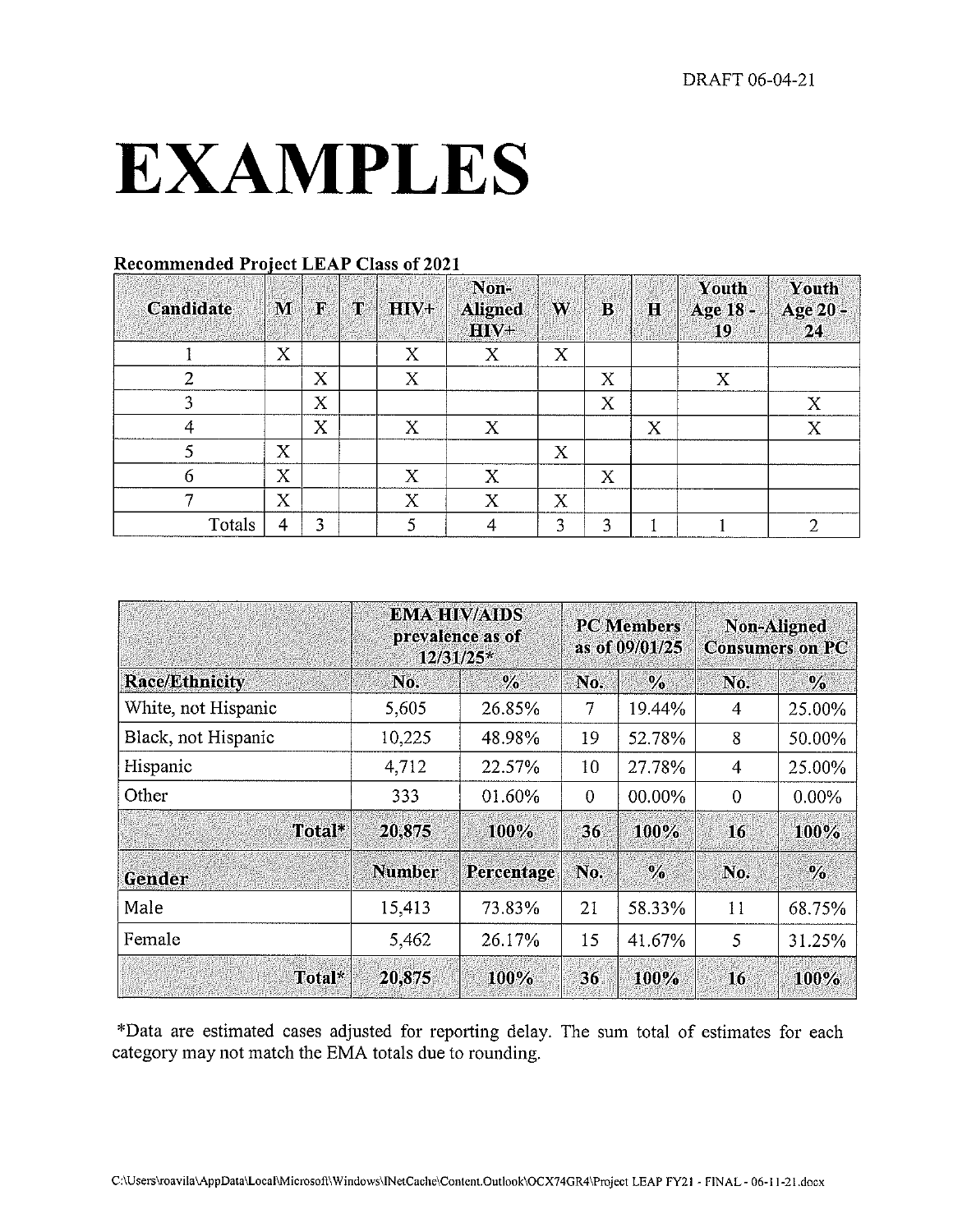# 2021 Project LEAP Recruitment

| <b>Status</b>   | Date  | Location/Event                                                | Recruiter                                                                        |
|-----------------|-------|---------------------------------------------------------------|----------------------------------------------------------------------------------|
| <b>AGENCIES</b> |       |                                                               |                                                                                  |
|                 |       | AIDS Healthcare Foundation/Out of the Closet                  | Tori → Matilda                                                                   |
|                 |       | Avenue 360                                                    | Tori $\rightarrow$ Denis                                                         |
|                 |       | Harris Health/TSHC                                            | Tana                                                                             |
|                 |       | Legacy (California)                                           | Tana, Deborah                                                                    |
|                 |       | Montrose Center                                               | Crystal                                                                          |
|                 |       | St. Hope Foundation                                           | Tana (Greenspoint), Crystal (Bellaire, will<br>email to Herman for distribution) |
|                 |       | <b>Bee Busy</b>                                               | Josie                                                                            |
|                 |       | <b>AAMA</b>                                                   | Steven                                                                           |
|                 |       | Accesshealth/Ft. Bend                                         | Diane                                                                            |
|                 |       | <b>AFH &amp; Housing Complexes</b>                            | Tori $\rightarrow$ Johnny                                                        |
|                 |       | <b>Baylor Teen Clinics</b>                                    | Diane                                                                            |
|                 |       | Bering support group, church, dental clinic, day<br>treatment | Allen                                                                            |
|                 |       | <b>Blast Fax</b>                                              | Diane                                                                            |
|                 |       | A Caring Safe Place/Lydia's Place                             |                                                                                  |
|                 |       | <b>Catholic Charities</b>                                     | Tori $\rightarrow$ Carol                                                         |
|                 |       | <b>Central Care</b>                                           |                                                                                  |
|                 |       | Change Happens!                                               | Deborah                                                                          |
|                 |       | <b>HATCH</b>                                                  | Crystal                                                                          |
|                 |       | <b>HAWC</b>                                                   | Tori $\rightarrow$ Nike                                                          |
|                 |       | Living Without Limits                                         | NOT CURRENTLY MEETING                                                            |
|                 |       | Lord of the Streets                                           | NOT CURRENTLY PROVIDING SERVICES                                                 |
|                 |       | <b>RMCC</b>                                                   | Tori                                                                             |
|                 |       | San Jacinto Apartments                                        | Josie                                                                            |
|                 |       | Santa Maria Hostel                                            | Diane                                                                            |
|                 |       | St. John's Downtown/Bread of Life                             | Skeet                                                                            |
|                 |       | <b>SEARCH</b>                                                 | Crystal will check if open                                                       |
|                 |       | Tony's Place                                                  | Josie                                                                            |
|                 |       | The Women's Home                                              | Tana                                                                             |
| <b>GROUPS</b>   |       |                                                               |                                                                                  |
|                 |       | 2005 - 2020 LEAP Graduates                                    | Diane                                                                            |
|                 |       | AA State of Emergency Task Force                              | Tori $\rightarrow$ Sha'Terra                                                     |
|                 |       | <b>Adolescent Trial Network</b>                               | Tori → Moreniké                                                                  |
|                 |       | <b>FIMR</b>                                                   |                                                                                  |
|                 |       | Ft. Bend Coalition                                            | Tori → Sha'Terra                                                                 |
|                 |       | <b>HCV Task Force</b>                                         | Tori $\rightarrow$ Steven                                                        |
|                 |       | <b>Heterosexual Peer Group</b>                                | Tori $\rightarrow$ Cecilia                                                       |
|                 |       | HIV & Aging Coalition                                         | NOT CURRENTLY MEETING                                                            |
|                 |       | <b>HIV Prevention Contractors</b>                             | $Tori \rightarrow HHD$                                                           |
|                 |       | <b>HOPWA All-Providers</b>                                    | Tori $\rightarrow$ Melody                                                        |
|                 |       | Houston Medical Monitoring Project                            | Tori $\rightarrow$ Osaro                                                         |
|                 | tello | <b>IMPAACT CAB</b>                                            | Tori → Moreniké                                                                  |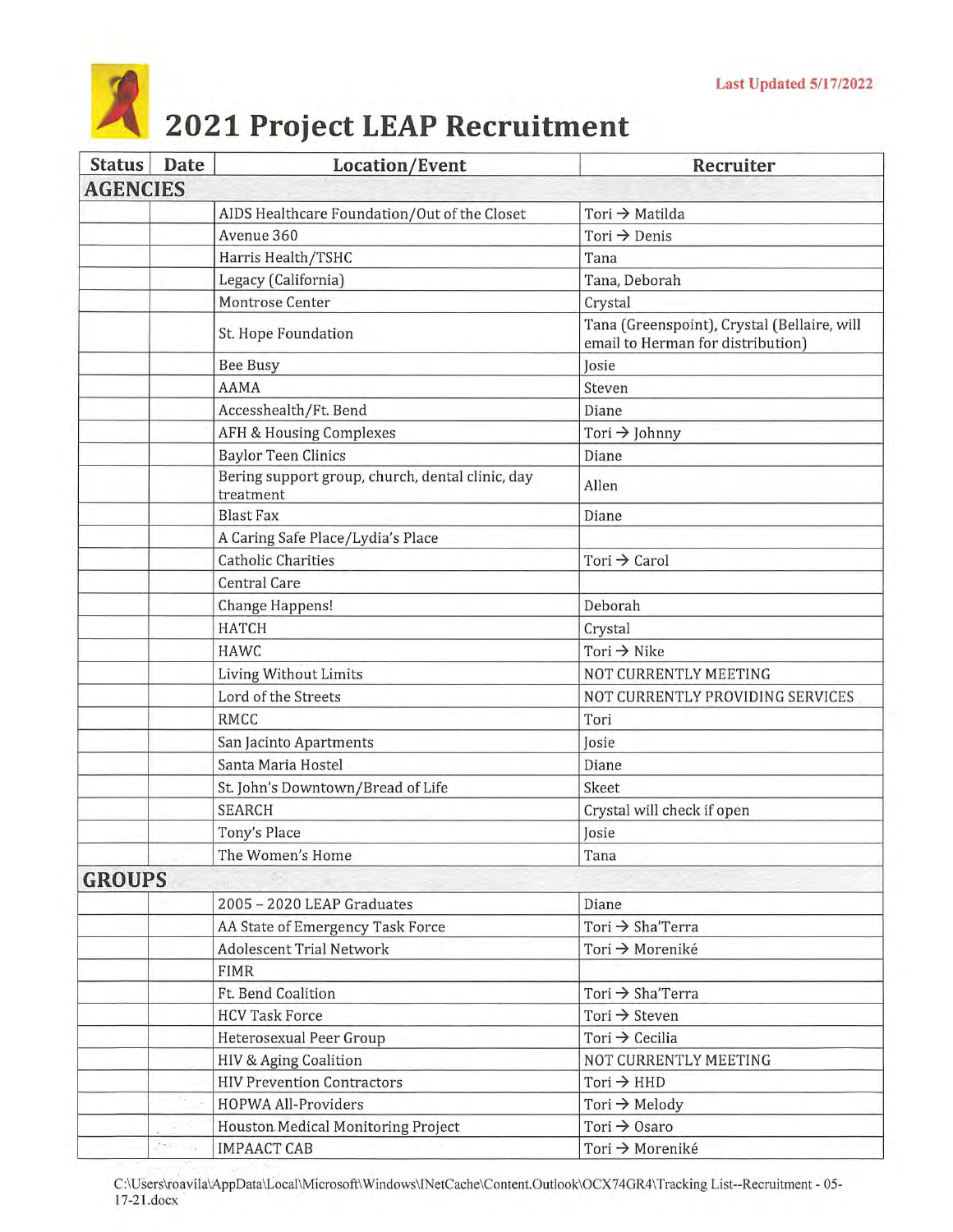| Status                | Date | Location/Event                                      | Recruiter                              |
|-----------------------|------|-----------------------------------------------------|----------------------------------------|
| <b>GROUPS</b>         |      | continued                                           |                                        |
|                       |      | Impulse Group Houston                               | Crystal                                |
|                       |      | Latino HIV Task Force                               | Tori → Gloria                          |
|                       |      | Mahogany Project                                    | Crystal                                |
|                       |      | <b>MPACT</b>                                        | Tori $\rightarrow$ Antonio             |
|                       |      | National HIV Behavioral Surveillance                | Tori $\rightarrow$ Imran               |
|                       |      | Part A CM Supervisors/CM                            | Diane                                  |
|                       |      | Part D Partners                                     | Tori → Sha'Terra                       |
|                       |      | <b>Positive Brothers</b>                            |                                        |
|                       |      | Positive Women's Network                            | Tana                                   |
|                       |      | Project PATHH                                       | Skeet                                  |
|                       |      | Rural Part B/SS Providers                           | Tori → Sha'Terra                       |
|                       |      | Save Our Sisters                                    | Crystal                                |
|                       |      | <b>Serenity Sisters Support Group</b>               |                                        |
|                       |      | SIRR (April 2021)                                   | Diane                                  |
|                       |      | Youth Task Force                                    | Tori $\rightarrow$ Gloria              |
|                       |      | United Way Interagency Meeting                      | NOT CURRENTLY MEETING                  |
|                       |      | VA Hospital                                         | Tori $\rightarrow$ Chris E. OR Cecilia |
| <b>MEDIA/ONLINE</b>   |      |                                                     |                                        |
|                       |      | Ads in Outsmart, Houston Defender, and community    | Diane                                  |
|                       |      | newspapers in rural areas; RMCC bulletin/email list |                                        |
|                       |      | Craigslist                                          | Diane                                  |
|                       |      | <b>DSHS</b> Insider                                 | Tori                                   |
|                       |      | Idealist                                            | Tori                                   |
|                       |      | Posse (largest HIV+ meetup grp in Houston)          | Allen $\rightarrow$ Denis              |
|                       |      | Project LEAP Alumni FB Page                         | Diane                                  |
|                       |      | <b>Texas HIV Coalition FB Page</b>                  | Diane                                  |
| <b>SPECIAL EVENTS</b> |      |                                                     |                                        |
|                       |      | <b>AIDS Walk</b>                                    | NOT APPLICABLE                         |
|                       |      | Organizing for Power                                | Tana                                   |
|                       |      | Planning Council                                    | Diane                                  |
|                       |      | Volunteer Round Up (date TBD)                       | NOT APPLICABLE                         |
| <b>OTHER</b>          |      |                                                     |                                        |
|                       |      | Multi Service Centers                               | All                                    |
|                       |      | • Leonel Castillo<br>• Acres Home                   |                                        |
|                       |      | • Sunnyside<br>Emancipation                         |                                        |
|                       |      | • Third Ward<br>• Hiram Clarke                      |                                        |
|                       |      | • West Gray<br>• Kashmere                           |                                        |
|                       |      | Social Media sites                                  | All                                    |
|                       |      | Bars/Clubs/testing events                           | All                                    |
|                       |      | <b>Grocery Stores</b>                               | All                                    |
|                       |      | Post Offices                                        | All                                    |
|                       |      | <b>Houston Community College</b>                    | Crystal                                |
|                       |      | Joseph Gathe, MD office                             | Cecilia                                |
|                       |      | <b>Grace Place</b>                                  | Crystal                                |
|                       |      | Green Grove MBC                                     |                                        |
|                       |      | Greater New Hope Baptist Church                     |                                        |

C:\Users\roavila\AppData\Local\Microsoft\Windows\INetCache\Content.Outlook\OCX74GR4\Tracking List--Recruitment - 05-<br>17-21.docx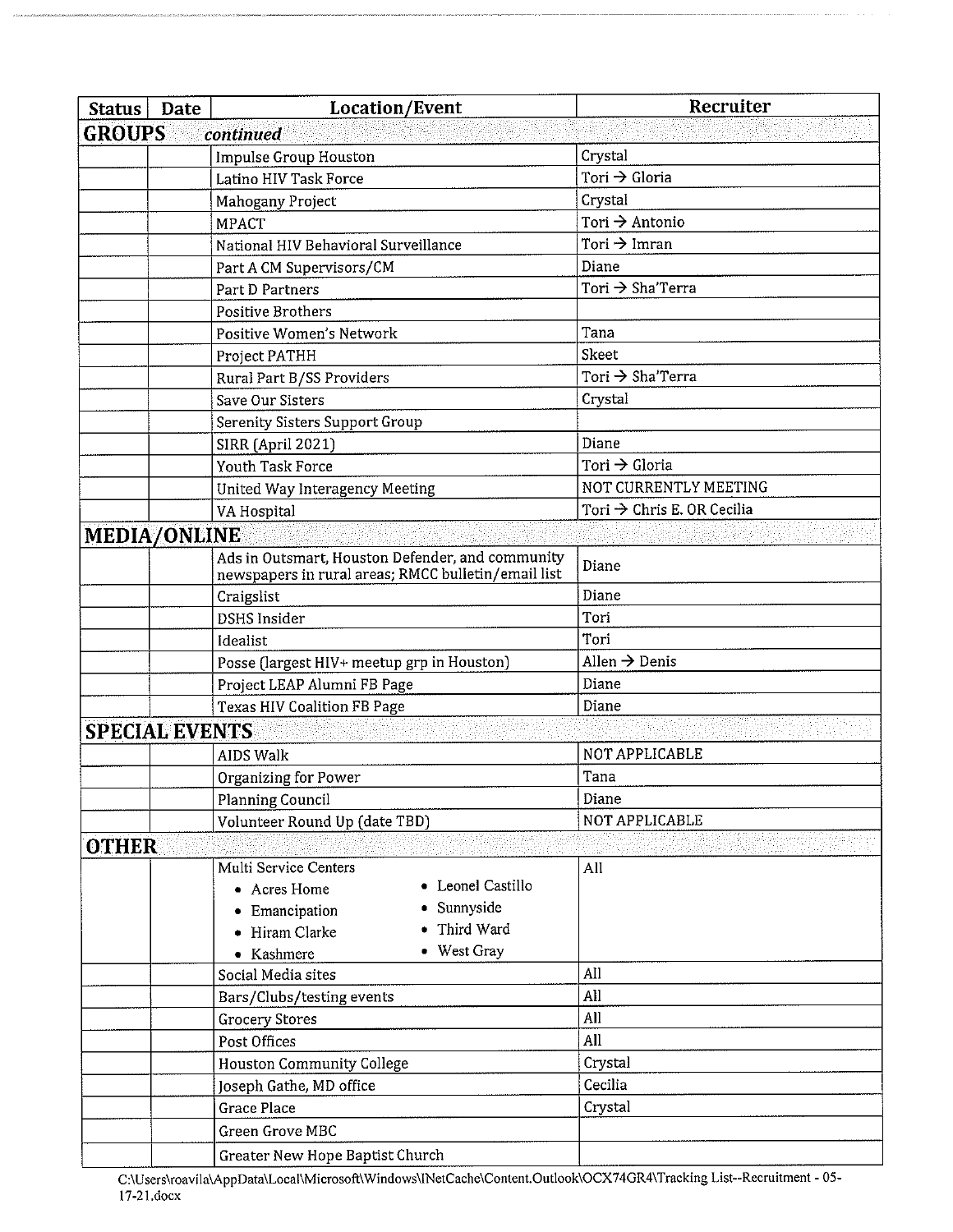| <b>Status</b> | Date                      | <b>Location/Event</b>         | Recruiter                               |  |  |  |  |
|---------------|---------------------------|-------------------------------|-----------------------------------------|--|--|--|--|
|               | <b>OTHER</b><br>continued |                               |                                         |  |  |  |  |
|               |                           | <b>Houston Public Library</b> | They told Tracy NO, Ms. Dee told NO     |  |  |  |  |
|               |                           | Lone Star College             |                                         |  |  |  |  |
|               |                           | Kindred & Plymouth Church     | Tori $\rightarrow$ Amber re church list |  |  |  |  |
|               |                           | Radio PSA                     | NOT APPLICABLE                          |  |  |  |  |
|               |                           | Rice University               | Tori $\rightarrow$ Bobby                |  |  |  |  |
|               |                           | St. Joseph downtown           | Tori                                    |  |  |  |  |
|               |                           | St. Thomas                    | Tori $\rightarrow$ Bobby                |  |  |  |  |
|               |                           | San Jacinto College           | Allen                                   |  |  |  |  |
|               |                           | <b>SHAPE Community Center</b> | Crystal                                 |  |  |  |  |
|               |                           | Shrine of the Black Madonna   | Crystal                                 |  |  |  |  |
|               |                           | U of H downtown and central   | Tori                                    |  |  |  |  |
|               |                           | TSU                           | Crystal, Tana                           |  |  |  |  |
|               |                           | <b>Urgent Care Clinics</b>    | All                                     |  |  |  |  |
|               |                           | Walgreens                     | Tori → Tom Lindstrom                    |  |  |  |  |
|               |                           | Wheeler Ave Church            | NOT CURRENTLY MEETING                   |  |  |  |  |
|               |                           | Dr. Crofoot                   | Tori $\rightarrow$ Maggie               |  |  |  |  |
|               |                           | Dr. Schrader                  | Tori                                    |  |  |  |  |
|               |                           | U.T. Physicians - Fannin      |                                         |  |  |  |  |
|               |                           | U.T. Physicians - Bellaire    | Tori $\rightarrow$ Bobby                |  |  |  |  |
|               |                           | Dr. Gary Brewton              | Tori                                    |  |  |  |  |
|               |                           | <b>Baylor Clinic</b>          | Allen                                   |  |  |  |  |
|               |                           | Dr. Arya Mouisha              | Tori $\rightarrow$ Dr. Patel            |  |  |  |  |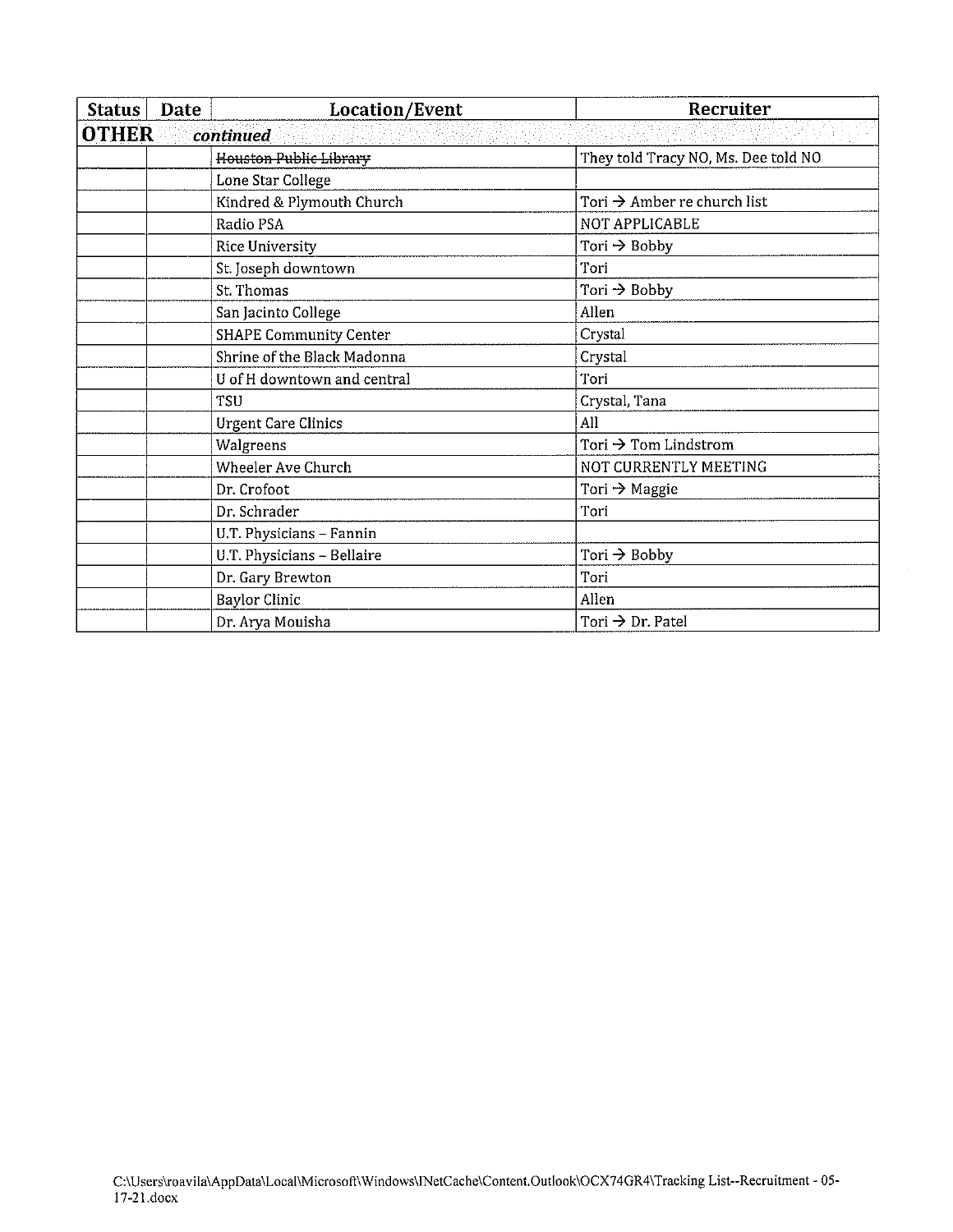#### **DRAFT**

#### **2021 Project LEAP Student Selection Guidelines**

The following guidelines will be used by the Office of Support to select students for the 2021 Project LEAP cohort. They are presented in order of priority:

- $\mathbf{1}$ . As outlined in the 2021 Service Definition for Project LEAP:
	- a. The Office of Support shall enroll 20 to 30 persons who are living with HIV prior to the commencement of the training program. No more than 10 affected individuals are to be included in the training program. Preference will be given to non-aligned (nonconflicted) consumers of Ryan White HIV Program services in the Houston EMA and high risk applicants.
	- b. Selected students shall be representative of the demographics of current HIV prevalence in the Houston EMA, with particular attention to sex, race/ethnicity, and the special populations of young adults (age  $18 - 24$ ) and people who are transgender and/or gender non-conforming.
- 2. If the applicant is a prior LEAP graduate, they may be selected for the 2021 cohort if they have not been appointed to the Planning Council following LEAP participation and if space in the class is available.
- $3<sub>1</sub>$ Be available for the 2021 Project LEAP class schedule.
- $4.$ Have the ability to commit to Project LEAP expectations in regards to class participation, activities, and homework assignments.
- 5. Demonstrate an interest in planning HIV services in the Houston EMA. Students should have an understanding of the expected roles of Project LEAP graduates in local HIV prevention and care services planning.
- 6. Demonstrate an interest in volunteerism, advocacy, and other types of community involvement. If possible, have a history of past volunteerism, advocacy, and/or community involvement.
- $7<sub>1</sub>$ Demonstrated interpersonal skills consistent with successful participation in Project LEAP, such as ability/willingness to work in a team, effective communication skills, etc.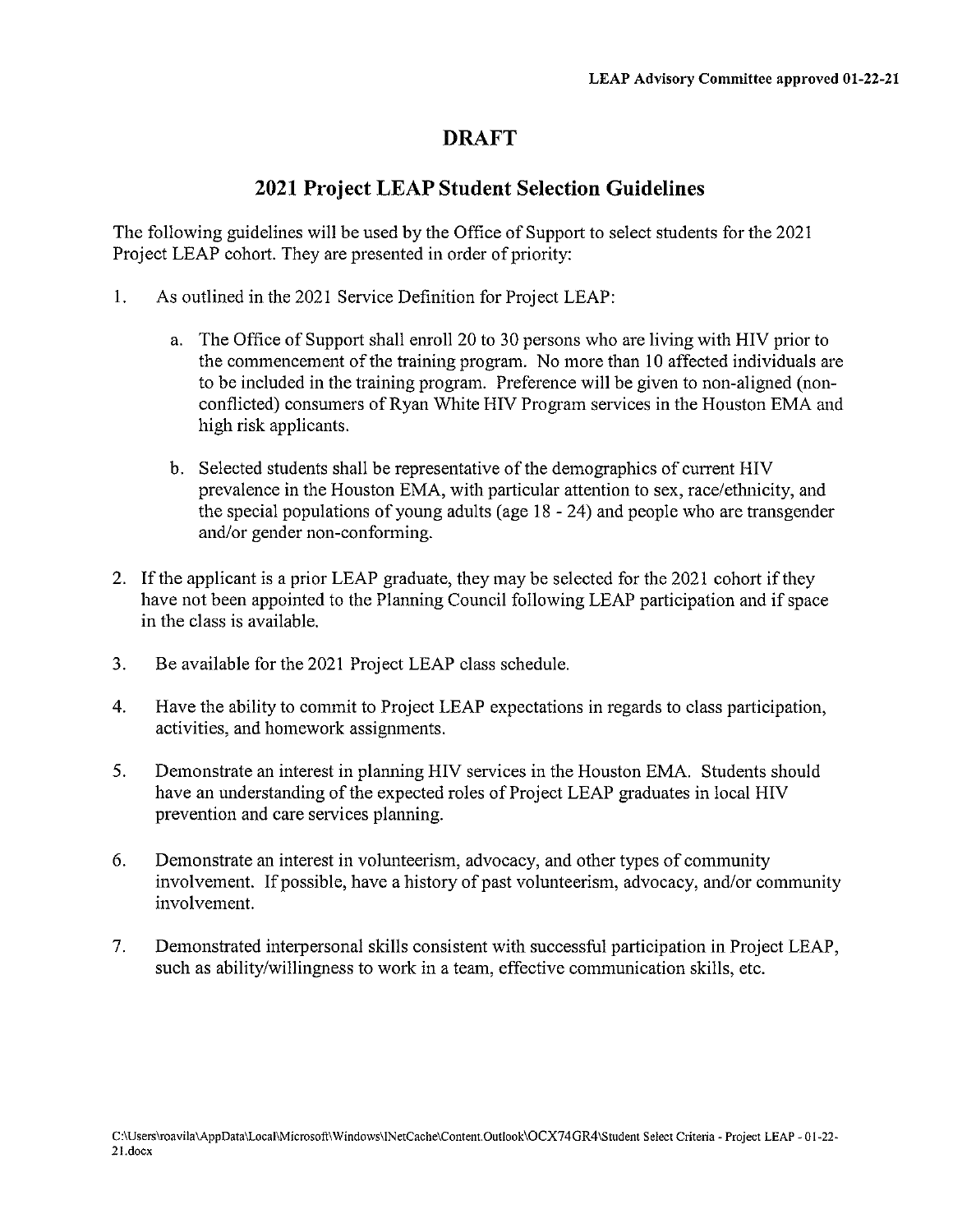Internal use only: Date received: Date of interview: Selected:

<u>a se en mussa a con</u>

 $T<sub>Yes</sub>$  $\Box$  No

#### Houston Area HIV Services Ryan White Planning Council **Office of Support**

2223 West Loop South, Suite 240; Houston, Texas 77027 Phone 832-927-7926  $\bullet$  Fax 713-572-3740  $\bullet$  www.rwpchouston.org

#### **APPLICATION FOR PROJECT LEAP CLASS OF 2022**

*Charles and an annual contract* 

| APPEIUANT INFORMATION.    |                                                                                         |                                             |                                                                                                                                                                                                                                                                  |  |
|---------------------------|-----------------------------------------------------------------------------------------|---------------------------------------------|------------------------------------------------------------------------------------------------------------------------------------------------------------------------------------------------------------------------------------------------------------------|--|
|                           |                                                                                         |                                             |                                                                                                                                                                                                                                                                  |  |
|                           |                                                                                         |                                             | FIRST NAME: __________________________NICKNAME: _________________LASTNAME: _________________________                                                                                                                                                             |  |
|                           |                                                                                         |                                             |                                                                                                                                                                                                                                                                  |  |
|                           |                                                                                         |                                             | $CITY:$ $ZIP:$ $ZIP:$ $ZIP:$                                                                                                                                                                                                                                     |  |
|                           |                                                                                         |                                             |                                                                                                                                                                                                                                                                  |  |
|                           |                                                                                         |                                             | If applicable: EMPLOYER:                                                                                                                                                                                                                                         |  |
|                           |                                                                                         |                                             |                                                                                                                                                                                                                                                                  |  |
|                           |                                                                                         |                                             |                                                                                                                                                                                                                                                                  |  |
|                           |                                                                                         |                                             | PREFERRED COMMUNICATION: $\Box$ Home phone $\Box$ Cell phone $\Box$ Home email $\Box$ Work phone $\Box$ Work email                                                                                                                                               |  |
|                           |                                                                                         |                                             | • Have you ever been in Project LEAP? $\Box$ No $\Box$ Yes, but did not graduate $\Box$ Yes, graduated. Year:<br>*If you graduated, were you appointed to the Ryan White Planning Council? $\Box$ No $\Box$ Yes $\Box$ I don't know                              |  |
| <b>EMERGENCY CONTACT:</b> |                                                                                         |                                             |                                                                                                                                                                                                                                                                  |  |
|                           |                                                                                         |                                             |                                                                                                                                                                                                                                                                  |  |
|                           |                                                                                         |                                             |                                                                                                                                                                                                                                                                  |  |
|                           | <b>DEMOGRAPHIC INFORMATION:</b>                                                         |                                             | .<br>In the company of the company of the company of the company of the company of the company of the company of th                                                                                                                                              |  |
|                           | PURPOSE THAN FOR THE SELECTION OF PROJECT LEAP PARTICIPANTS.                            |                                             | THE PROJECT LEAP SERVICE DEFINITION REQUIRES THE COLLECTION OF CERTAIN DEMOGRAPHIC<br>INFORMATION ABOUT ALL APPLICANTS. THIS INFORMATION WILL NOT BE USED FOR ANY OTHER                                                                                          |  |
| Gender: Male              | Please check one box for each item below:                                               | $\Box$ Female                               | Transgender/Gender Non-Conforming                                                                                                                                                                                                                                |  |
|                           | Race/Ethnicity: White/non-Hispanic Black/non-Hispanic Hispanic/Latino<br>Asian American | Pacific Islander                            | American Indian/Alaskan Native<br>$\Box$ Other                                                                                                                                                                                                                   |  |
| Age:                      | Under 18                                                                                | $\sqrt{18-24}$<br>$\boxed{\square} 25 - 34$ | $\Box$ 35 – 44<br>$\Box$ 45 – 49<br>$150+$                                                                                                                                                                                                                       |  |
|                           |                                                                                         |                                             | THE PROJECT LEAP SERVICE DEFINITION REQUIRES THE HIV STATUS OF APPLICANTS BE DOCUMENTED<br>BY THE OFFICE OF SUPPORT. YOU WILL BE ASKED YOUR HIV STATUS DURING THE APPLICATION<br>INTERVIEW. THIS INFORMATION WILL NOT BE USED FOR ANY OTHER PURPOSE THAN FOR THE |  |

SELECTION OF PROJECT LEAP PARTICIPANTS. YOU MAY DECLINE TO PROVIDE THIS INFORMATION.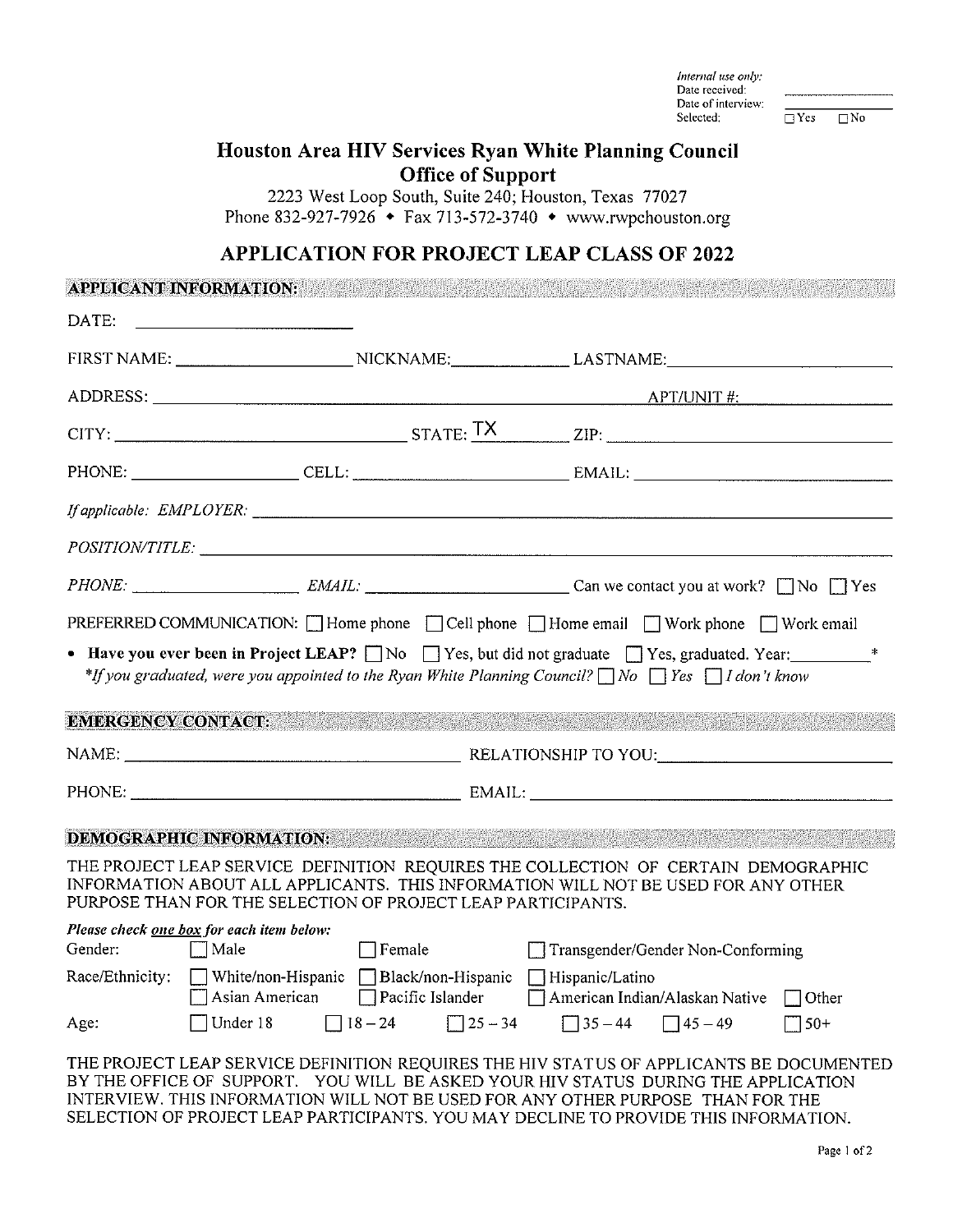#### **HOW DID YOU HEAR ABOUT PROJECT LEAP?** Please check all that apply.

| Name of person who referred you (optional):                                                                                           |
|---------------------------------------------------------------------------------------------------------------------------------------|
| □ Case manager/social worker □ Educator/outreach worker □ Email distribution list □ Facebook/other social media                       |
| $\Box$ Friend/family member $\Box$ Flyer $\Box$ Former LEAP student $\Box$ Health fair/event $\Box$ Media (e.g., magazine, newspaper) |
| $\Box$ Planning Council or CPG member $\Box$ Planning Council or CPG staff $\Box$ Other:                                              |
| $\Box$ At an agency, please specify:                                                                                                  |
|                                                                                                                                       |

#### **APPLICATION OUESTIONS:**

PLEASE KNOW THAT PROJECT LEAP APPLICATIONS ARE CONSIDERED PUBLIC DOCUMENTS. THEREFORE, ANY INFORMATION YOU PROVIDE BELOW INCLUDING HIV STATUS OR OTHER HEALTH OR PERSONAL INFORMATION COULD BE VIEWED BY MEMBERS OF THE PUBLIC UPON REQUEST.

1. Please tell us about yourself including any experience you have working or volunteering in the HIV community in Houston or other areas.

2. Why do you want to be in Project LEAP?

3. Project LEAP meets weekly for 17 weeks for 4 hours each week from July through November 2022. Are you able to attend the Project LEAP class schedule?  $\Box$  Yes  $\Box$  No

> Please return your completed application form to: Ryan White Planning Council Office of Support 2223 West Loop South, Suite 240; Houston, TX 77027

Fax: 713-572-3740 Email: Diane.Beck@cjo.hctx.net

#### Applications are due by 5:00 pm on Friday, July 8, 2022. If you wish to apply after July 8th, please call the Office of Support: 832 927-7926.

An in-person (virtual) interview with Office of Support staff is required. Interviews will be scheduled as applications are received. Applicants will be notified if they have been accepted into the class or not by Friday, July 15, 2022.